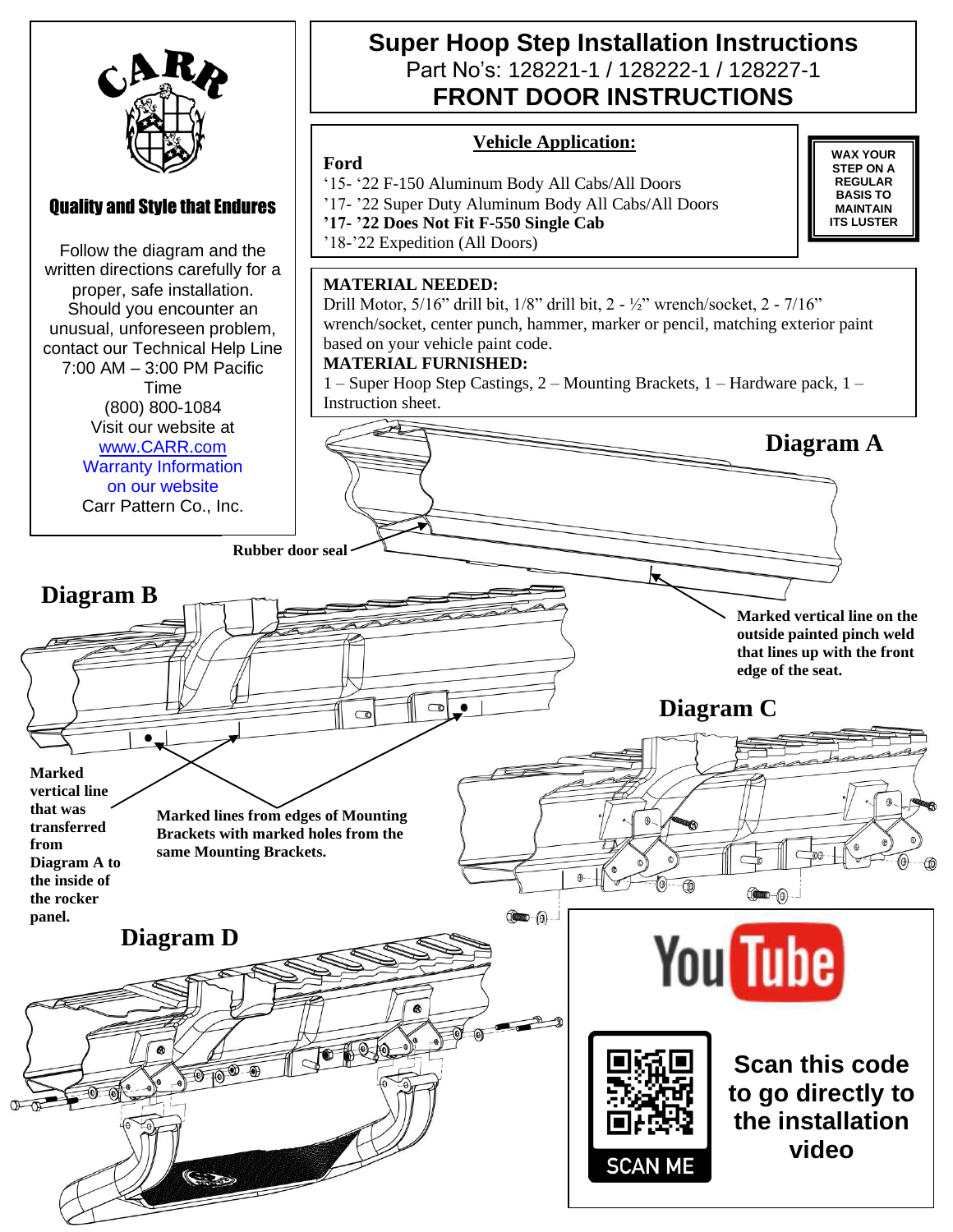

# **Super Hoop Step Installation Instructions** Part No's: 128221-1/ 128222-1 / 128227-1 **FRONT DOOR INSTRUCTIONS**



Approximate installation time for one step – 45 minutes!

#### **WARNING!**

- ✓ Do not over tighten nuts and bolts as damage to the castings and/or stripping of the threads could result.
- FOR SAFE AND PROPER USAGE OF THIS PRODUCT, THE MOUNTING INSTRUCTIONS MUST BE FOLLOWED CAREFULLY AND COMPLETELY.
- The manufacturer and distributor of this product are in no way responsible for the consumer's failure to adhere to the warnings and directions of these instructions in the event of damage to the consumer's vehicle, other properties and/or personal injury.



# **Scan this code to go directly to the installation video**

- 1. NOTE: All diagrams shown are viewed from the driver side front door. Open your front door. For the proper position of the step, the front edge of the seat while in normal driving position should be in line with the center of the step. For personal preference or to avoid any obstruction underneath body metal, step can be moved left or right.
- 2. Take a marker or pencil and mark a vertical line that lines up with the front edge of the seat on the pinch weld area of your vehicle. See DIAGRAM A.
- 3. Assemble the Mounting Brackets to the Step Casting as shown in DIAGRAM D. Hand tighten the hardware only.
- 4. When positioning the step against the body metal, be sure to avoid all bumps and screws to make sure that the step assembly is against a flat surface.
- 5. With both Mounting Brackets hand-tightened on the Step Casting, place the entire assembly against the inside of the rocker panel of the vehicle. Line up the center of the step with the center vertical marked line. (Be sure to avoid any bumps or obstructions on body metal.)
- 6. While holding the entire assembly in place, take a pencil or marker and mark all four outside edges of the Mounting Brackets as shown in DIAGRAM B.
- 7. Remove the Mounting Brackets from the Step Casting.
- 8. Place the Mounting Brackets back against the body metal between the marked lines. Use the holes in the Mounting Brackets to mark the holes on the body metal as shown in DIAGRAM B.
- 9. Center punch the marked hole.
- 10. Take a 1/8" drill bit and drill out the centered punched holes.
- 11. Drill out the 1/8" hole with the 5/16" drill bit.
- 12. After drilling, make sure that all burrs are removed.
- 13. Take your matching exterior paint and totally paint drilled holes to seal the aluminum metal. Allow paint to dry before proceeding to the next step.
- 14. Take the 5/16" hardware that is provided and securely tighten both Mounting Brackets to the vehicle. See DIAGRAM C.
- 15. Place the Step Casting inside each Mounting Bracket and use the  $\frac{1}{4}$ " hardware provided and securely tighten each Mounting Bracket to the Step Casting. See DIAGRAM D.
- 16. Take a 1/8" drill bit and drill two more holes through the top holes that are located on each Mounting Bracket through the Wedge Washers into the body metal. (NOTE: These holes may need to be drilled at an angle on the rear doors.)
- 17. Take your matching exterior paint and totally paint drilled holes to seal the aluminum metal. Allow paint to dry before proceeding to the next step.
- 18. Take the sheet metal screws provided and securely tighten. See DIAGRAM C.
- 19. Repeat these steps for the passenger front door. Your step is now ready to use!

**Carr Pattern Co., Inc. Warranty Policy**

**Finishes:** Limited Lifetime

**Structural Warranty:** Limited Lifetime **Warranty Conditions:**

- a. All warranties start from consumer's date of purchase. b. A new product will be sent out immediately to replace a warranty claim. c. The above guidelines apply only to the Original Purchaser.
- d. Original proof of purchase must be submitted for all warranty and returns issues. **Warranty Limitations:**
- 
- a. Warranty coverage extends ONLY to repair or replacement of the CARR product. This warranty does not cover the cost of labor, transportation, installation or removal of the product.<br>b. Warranty coverage does not extend t
- which the product is being installed.<br>c. Warranty coverage does not extend to damage caused by: airborne fallout (chemicals, tree sap, etc.), stones, hail, earthquake, water or flood, windstorm, lightning, the application sealants subsequent to manufacture.
- d. Warranty coverage does not extend to damages caused by: normal wear and tear, abuse, modification or improper installation of the product.<br>e. Warranty coverage does not extend to any economic loss or extra expense inclu

rental expense, equipment rental expense, lodging, meals, or other travel costs. **Other Terms:**

This warranty gives you specific legal rights and you may also have other rights that vary from state to state. CARR does not authorize any person to create for it any other obligation or liability in<br>connection with its p WRITTEN WARRANTY OR ANY IMPLIED WARRANTY. CARR SHALL NOT BE LIABLE FOR INCIDENTAL OR CONSEQUENTIAL DAMAGES RESULTING FROM BREACH OF<br>THIS WRITTEN WARRANTY.\*

\*Some states do not allow limitations on how long an implied warranty will last or the exclusion or limitation of incidental or consequential damages, so that above limitations or exclusions may not

apply to you.<br>Guarantee: Every attempt has been made to manufacture and distribute the finest quality products available. Our manufactured products are guaranteed to be free of defects due to workmanship or materials. Distributed products are subject to manufacturer's warranty only.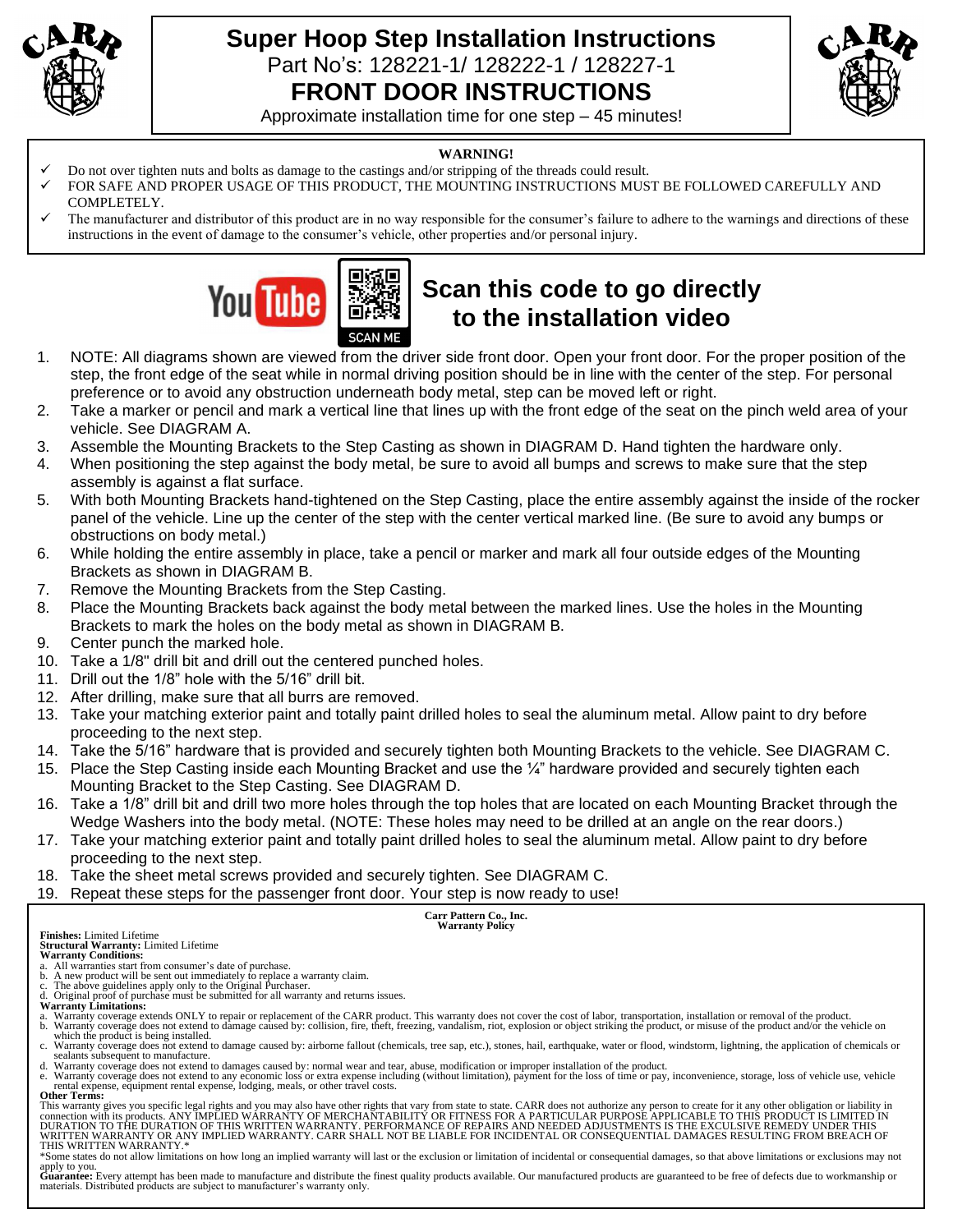

Follow the diagram and the written directions carefully for a proper, safe installation. Should you encounter an unusual, unforeseen problem, contact our Technical Help Line 7:00 AM – 3:00 PM Pacific Time (800) 800-1084 Visit our website at [www.CARR.com](http://www.carr.com/) Carr Pattern Co., Inc.

# **Super Hoop Step Installation Instructions**  Part No's: 128221-1 / 128222-1 / 128227-1 **REAR DOOR INSTRUCTIONS**

### **Vehicle Application:**

#### **Ford**

'15- '22 F-150 Aluminum Body All Cabs/All Doors

'17- '22 Super Duty Aluminum Body All Cabs/All Doors

'18-'22 Expedition (All Doors)

### **MATERIAL NEEDED:**

Drill Motor, 5/16" drill bit, 1/8" drill bit, 2 - ½" wrench/socket, 2 - 7/16" wrench/socket, center punch, hammer, marker or pencil, matching exterior paint based on your vehicle paint code.

### **MATERIAL FURNISHED:**

2 – Super Hoop Step Castings, 4 – Mounting Brackets, 1 – Hardware pack, 1 – Instruction sheet.

**Rubber door seal Diagram B**  $\subset \circ$ **Marked vertical line that was Marked lines from edges of Mounting transferred Brackets with marked holes from the from same Mounting Brackets. Diagram A to the inside of the rocker panel.**   $\circledcirc$ **Diagram D**



**Scan this code to go directly to the installation video**

**WAX YOUR STEP ON A REGULAR BASIS TO MAINTAIN ITS LUSTER**

**Marked vertical line on the outside painted pinch weld that lines up with the front** 

**edge of the seat.**

**Diagram C**

 $\circledcirc$   $\circledcirc$ 

**You Tube** 

**Diagram A**